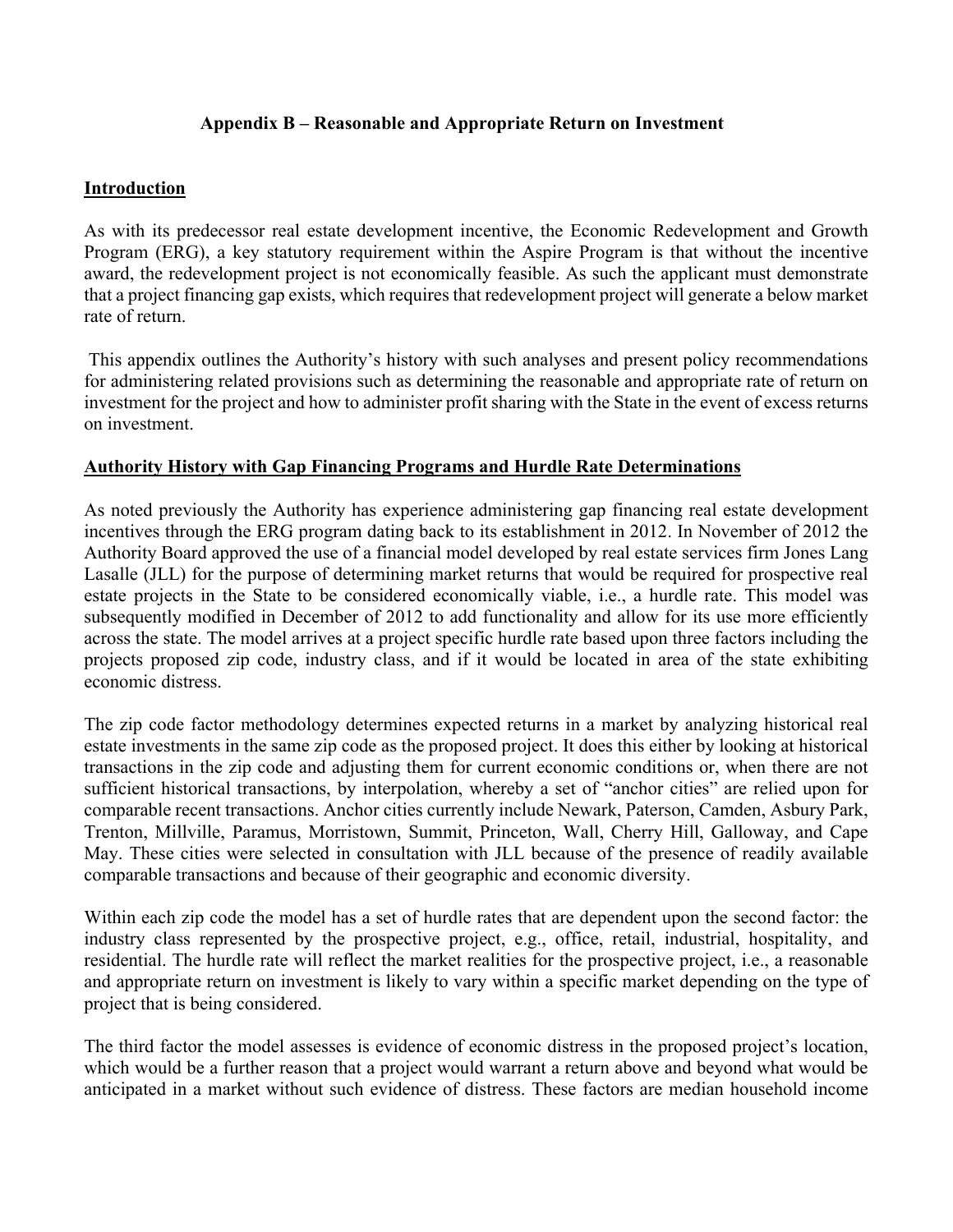below the state median, median personal income below the state median, and median housing prices below the state median. Within the model these three factors are evenly weighted to in total represent the difference between investment grade and non-investment grade debt, and the hurdle rate is increased accordingly for each factor that is exhibited i.e. if at approval the difference between market indicators for investment grade and non-investment grade debt is 250 basis points each factor of distress that is present would result in the hurdle rate being increased by 83.3 basis points.

The model is updated is typically updated quarterly to reflect current market realities and was most recently updated in September of 2021 for continued Authority use within the ERG program.

Historically there have been instances where the model has not been relied upon to determine the hurdle rate for a project by the Authority, and Staff proposes to continue this process. These are instances where either the developer is utilizing Low Income Housing Tax Credits (LIHTC) administered by the New Jersey Housing and Mortgage Finance Agency (HMFA) and where the project lacked sufficient forms of traditional equity such as cash and land to allow for the logical calculation of an IRR; or where the project is so exceptionally large, unique, and/or complex that the data in the model are not relevant or a good fit. In the event of the project utilizing LIHTC the Authority has relied upon the HMFA rules and policy detailing what is an acceptable deferred developer fee, which is widely understood within the affordable housing industry and effectively represents the extent returns are associated with an affordable housing project as they generally do not generate a profit for many years. In the event of a large, unique, and/or complex project, which could include complex projects utilizing LIHTC but having a significant commercial component, the Authority has commissioned a proposed project-specific third-party analysis performed by a real estate services firm to determine a project specific hurdle rate. As provided in the Aspire rules, the cost of these services is charged to the applicant.

#### **Policy within Aspire for Determining Reasonable and Appropriate Return on Investment**

Staff is proposing the continued use of the JLL hurdle rate model for purposes of determining the reasonable and appropriate return on investment that projects will be evaluated upon for program eligibility and award sizing. Staff is currently working with JLL to evaluate the continued appropriateness of the existing anchor cities given it is possible the development and economic landscape in the State has evolved since the creation of the model. In the event that the list of anchor cities is modified, staff will make the Board aware of any changes prior to considering any Aspire application for approval.

Staff will continue to rely upon the HMFA deferred developer fee model as the reasonable and appropriate return on investment when the project is utilizing LIHTC. For reference the HMFA deferred developer fee can be summarized as follows:

- 1. The amount of the developer fee is limited to 15 percent of project costs, except the developer fee shall only include 4 percent of building acquisition but excludes land acquisition
- 2. Of this 15 percent, at least 7 percent of the developer fee, i.e., deferred developer fee, cannot be realized in full prior to 5 years after stabilization of the project i.e. stabilization of rents. The developer must identify a reasonable point of stabilization the project's proforma based on the characteristics of the project. The Authority will review and determine whether the point of stabilization is reasonable and the project metrics (e.g., certain lease occupancy) that identifies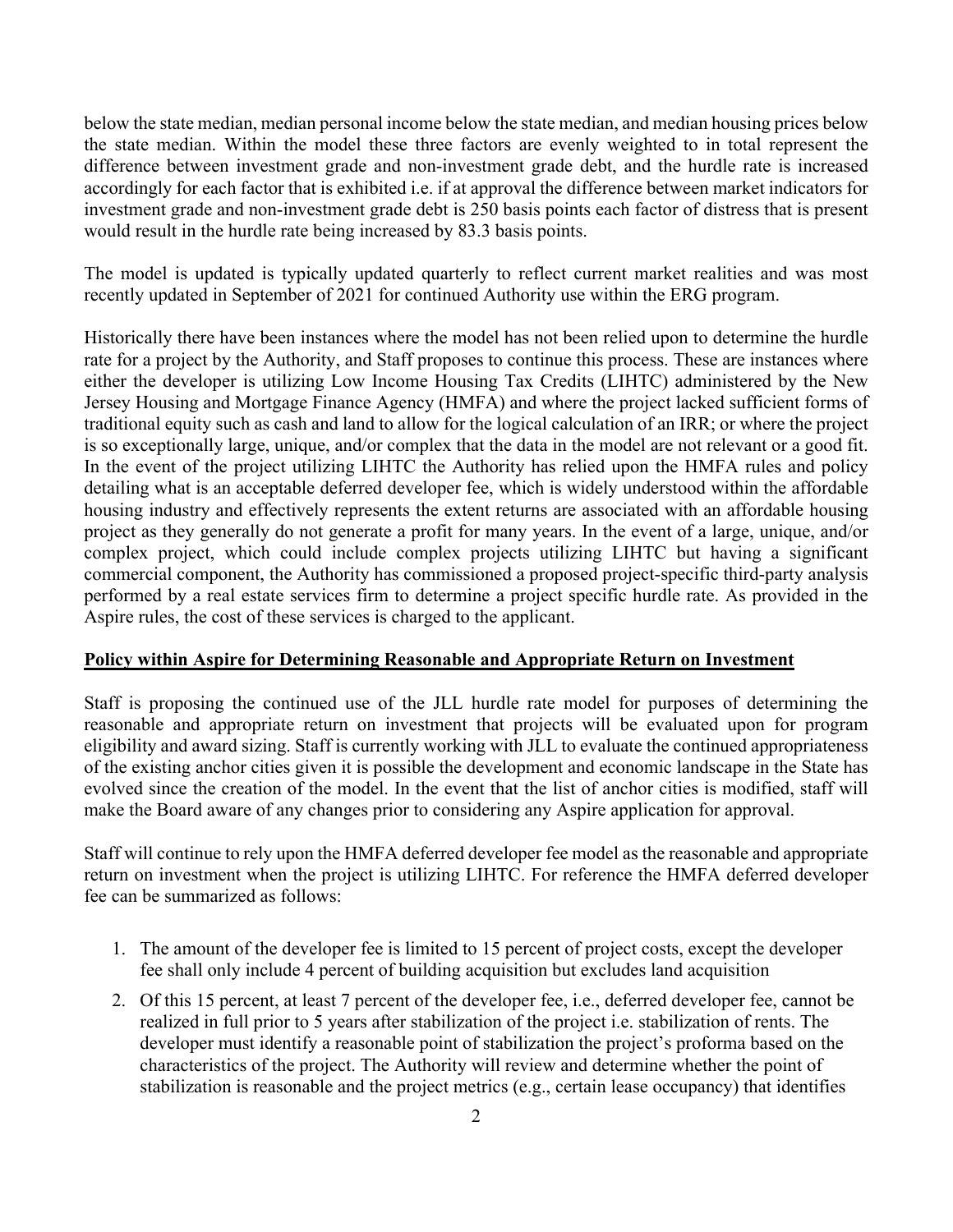stabilization. For purposes of assessing excess returns, the point of stabilization will be the earlier of the time period identified in the developer's proforma (plus a short, reasonable amount of time) or when the project metrics are achieved.

Staff proposed continuing to use a third-party consultant to perform project-specific analysis for large and highly specific projects. The Aspire Program includes provisions that envision larger projects than those previously supported through ERG, both in the form of larger relative subsidy and in the creation of the Transformative Project designation. Additionally, the program allows for phased projects which would be evaluated based upon of project level return analysis potentially relying upon complex financing structurers. In these circumstances, the Authority staff will continue to rely upon real estate advisory services providers on an as needed basis to determine project specific reasonable and appropriate return on investment for large, unique, and/or highly complex projects.

#### **Profit Sharing with the State in the Event of Excess Return on Investment**

As indicated in the Rules, the Authority is directed to ensure that the returns realized by the Aspire supported project do not exceed those deemed acceptable at approval, i.e., that the actual return on investment is not greater than the reasonable and appropriate return on investment determined at board approval.

This analysis is to take place at the end of both the  $7<sup>th</sup>$  and final year of the eligibility period. In instances where the actual project returns exceed the reasonable and appropriate return on investment determined at board approval by more than 15 percent, the developer is required to pay 20 percent of the excess returns to the State, ultimately to be deposited in the General Fund.

This analysis will be based upon a pro forma, the industry accepted financial analysis relied upon to calculate investment returns, provided by the developer detailing actual project financials to date and future projections (at the end of year 7). Critical to this analysis is the terminal value of the project assumed in the pro forma. A terminal value is typically used in calculating real estate development investment returns by using an assumed sale price of the asset in a specified year based upon underlying project income and the relative market conditions where the project is located, with the former typically reflected as a "cap rate". The cap rate used for this analysis will be based upon actual market conditions at the time of the return analysis, without regard for the cap rate assumed at approval.

The developer is required to provide to the Authority the updated financial information, including the updated pro forma, for the project at the time the return on investment must be calculated. Changes that can impact the return on investment include but are not limited to capital expenditure not envisioned at time of approval, the creation or funding of any reserve accounts, change in terms and/or amounts of debt and equity, changes in rents, and changes in expenses. Additionally, prior to consenting to a proposed sale of the property or an assignment of the incentive award agreement, the rules provide that the Authority will determine the impact of the sale or assignment to the return calculation, which will require determining the amount of return included in the purchase price and the reasonable and appropriate return on investment of the new owner.

Within the Aspire Rules, the concept of equity is used in two different ways. First, in the definition of "project cost," "equity" refers to the contribution by the developer to evidence a sufficient stake in the